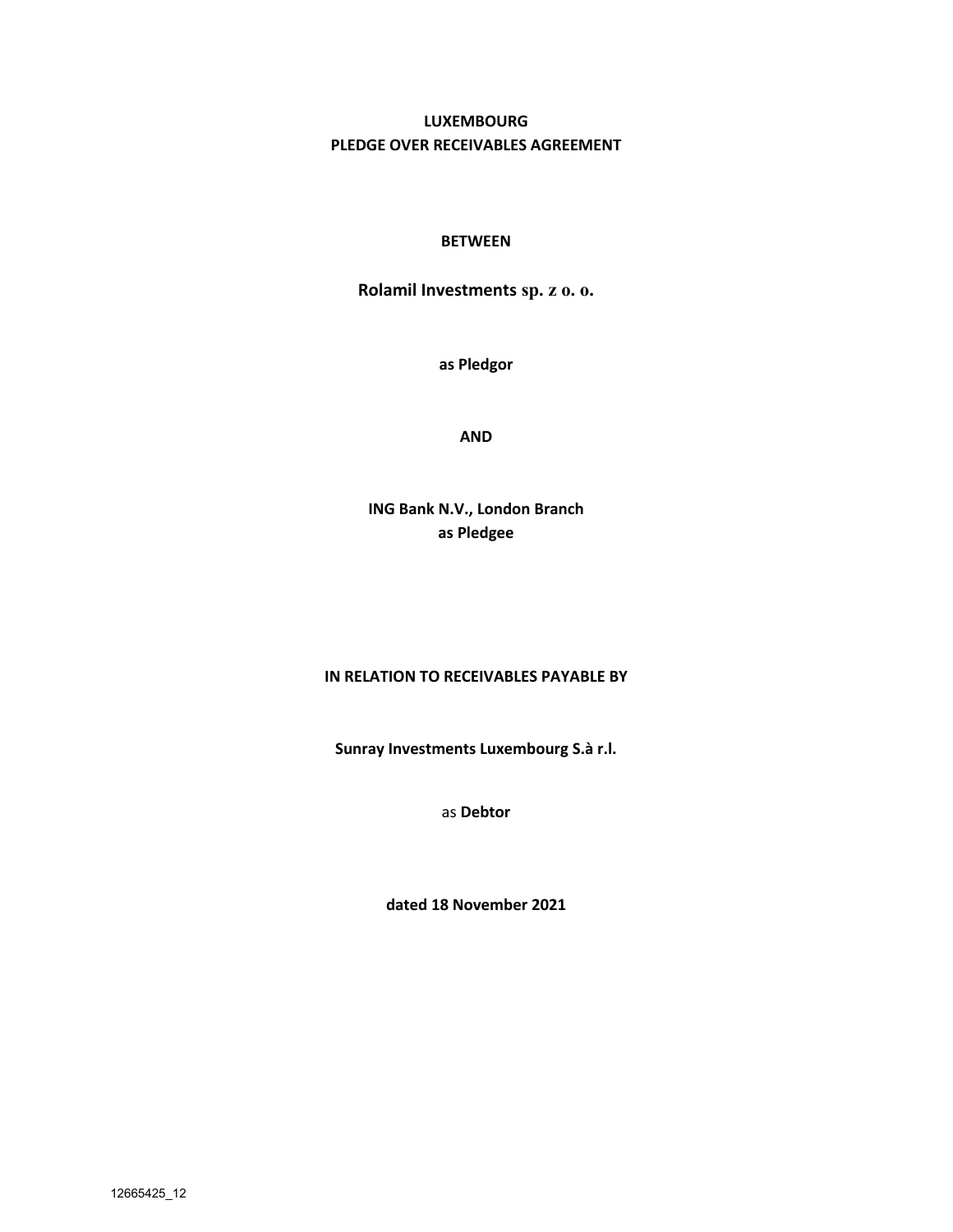## **TABLE OF CONTENTS**

| $\mathbf{1}$ . |  |
|----------------|--|
| 2.             |  |
| 3.             |  |
| 4.             |  |
| 5.             |  |
| 6.             |  |
| 7.             |  |
| 8.             |  |
| 9.             |  |
| 10.            |  |
| 11.            |  |
| 12.            |  |
| 13.            |  |
| 14.            |  |
| 15.            |  |
| 16.            |  |
| 17.            |  |
| 18.            |  |
| 19.            |  |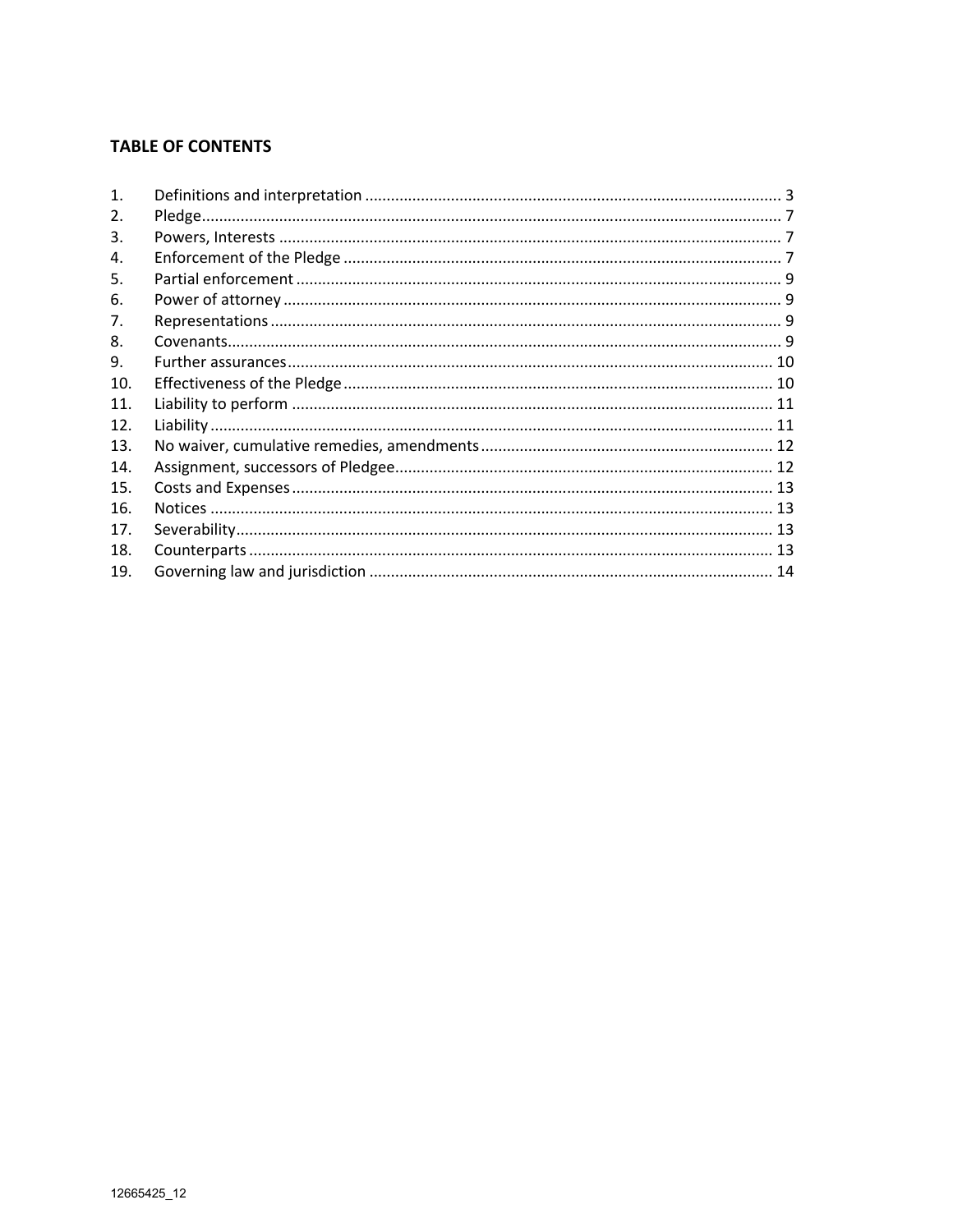THIS FIRST RANKING RECEIVABLES PLEDGE AGREEMENT (the "**Agreement**") is made on 18 November 2021

### **BETWEEN**

(1) **Rolamil Investments sp. z o. o.**, existing under the laws of Poland with its registered office located in Warsaw, at ul. Towarowa 28, 00-839 Warsaw and registered with register of entrepreneurs of the National Court Register maintained by the District Court for the capital city of Warsaw in Warsaw, XIII Commercial Division of the National Court Register under number 0000905045, with REGON number 389150241, NIP number 5272960366 and with a fully paidup share capital of PLN 5,000 (the "**Pledgor**");

### **AND**

(2) **ING Bank N.V., London Branch,** having its registered office at 8-10 Moorgate, London EC2R 6DA, United Kingdom, as security agent for the Secured Parties (the "**Pledgee**");

### **AND**

(3) **Sunray Investments Luxembourg S.à r.l.**, a private limited liability company *(société à responsabilité limitée)*, existing under the laws of Luxembourg with its registered office located at 20, avenue Monterey, L-2163 Luxembourg, and registered with the RCS under number B 258.434 (the "**Debtor**").

The Pledgor, the Pledgee and the Debtor are referred to as the "**Parties**" and each a "**Party**".

### **WHEREAS**

- (A) The Parties enter into this Agreement in connection with a Senior Facilities Agreement dated 18 November 2021 and initially made between, among others, the Debtor as company, Sunray Gamma S.à r.l. as parent, the financial institutions named therein as original lenders, the arrangers named therein and the Pledgee as security agent (the "**Senior Facilities Agreement**").
- (B) The Pledgor has agreed to grant a pledge over the Pledged Assets (as defined below) to the Pledgee as security for the Secured Obligations (as defined below) in accordance with the terms of this Agreement.

**NOW, THEREFORE,** the Parties have agreed as follows:

### **1. Definitions and interpretation**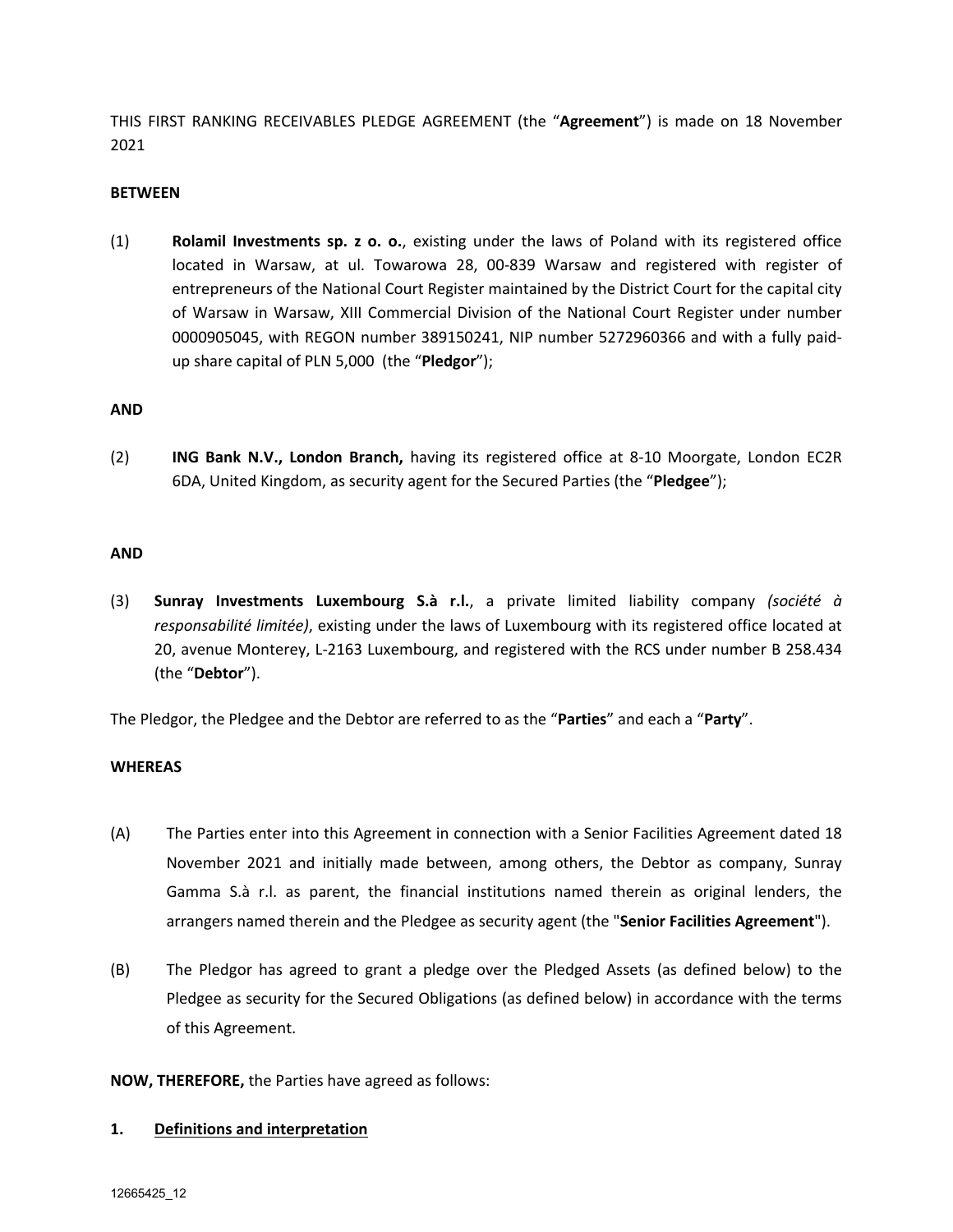1.1 Except as otherwise defined herein and except where the context shall otherwise require, all capitalised words and expressions defined or, as the case may be, construed in the Senior Facilities Agreement and/or the Intercreditor Agreement, as applicable, shall have the same meaning or, as the case may be, constructions when used herein. In this Agreement:

| <b>Agreed Security Principles</b> | has the meaning given to such term in the Senior Facilities<br>Agreement.                                                                                                                                                                                                                                                                                                                                                                                                                                                                                                                                                                                                                                                                                                                                                                                                                                                                                   |
|-----------------------------------|-------------------------------------------------------------------------------------------------------------------------------------------------------------------------------------------------------------------------------------------------------------------------------------------------------------------------------------------------------------------------------------------------------------------------------------------------------------------------------------------------------------------------------------------------------------------------------------------------------------------------------------------------------------------------------------------------------------------------------------------------------------------------------------------------------------------------------------------------------------------------------------------------------------------------------------------------------------|
| <b>Business Day</b>               | has the meaning given to such term in the Intercreditor<br>Agreement.                                                                                                                                                                                                                                                                                                                                                                                                                                                                                                                                                                                                                                                                                                                                                                                                                                                                                       |
| <b>Collateral Law</b>             | means the Luxembourg law of 5 August 2005 relating to financial<br>collateral arrangements, as amended.                                                                                                                                                                                                                                                                                                                                                                                                                                                                                                                                                                                                                                                                                                                                                                                                                                                     |
| <b>Enforcement Event</b>          | means a notice of enforcement of security that has been given by<br>the Security Agent which has not been revoked or rescinded<br>following a Senior Secured Acceleration Event that is continuing.                                                                                                                                                                                                                                                                                                                                                                                                                                                                                                                                                                                                                                                                                                                                                         |
| Group                             | has the meaning given to such term in the Intercreditor<br>Agreement.                                                                                                                                                                                                                                                                                                                                                                                                                                                                                                                                                                                                                                                                                                                                                                                                                                                                                       |
| <b>Intercompany Loans</b>         | means any present or future intercompany loan or any other debt<br>instrument or any arrangement which has similar effect, each<br>with a principal amount equal to or in excess of EUR 5,000,000 (or<br>its equivalent in other currency) and governed (or deemed, as the<br>case may be, to be governed) by Luxembourg law, whether or not<br>evidenced by an agreement, owing from time to time to the<br>Pledgor by the Debtor and/or entered into from time to time<br>between the Pledgor as lender and the Debtor as borrower, and<br>any other intercompany balance with a principal amount equal to<br>or in excess of EUR 5,000,000 (or its equivalent in other currency)<br>owed from time to time by the Debtor to the Pledgor but<br>excluding, in each case, any such intercompany loans, debt<br>instruments or arrangements relating to the Group's cash pooling<br>arrangements and any trade credit in the ordinary course of<br>trading. |
| <b>Intercreditor Agreement</b>    | means the intercreditor agreement dated 18 November 2021 and<br>made between, among others, the Pledgor and the Pledgee.                                                                                                                                                                                                                                                                                                                                                                                                                                                                                                                                                                                                                                                                                                                                                                                                                                    |
| Luxembourg                        | means the Grand Duchy of Luxembourg.                                                                                                                                                                                                                                                                                                                                                                                                                                                                                                                                                                                                                                                                                                                                                                                                                                                                                                                        |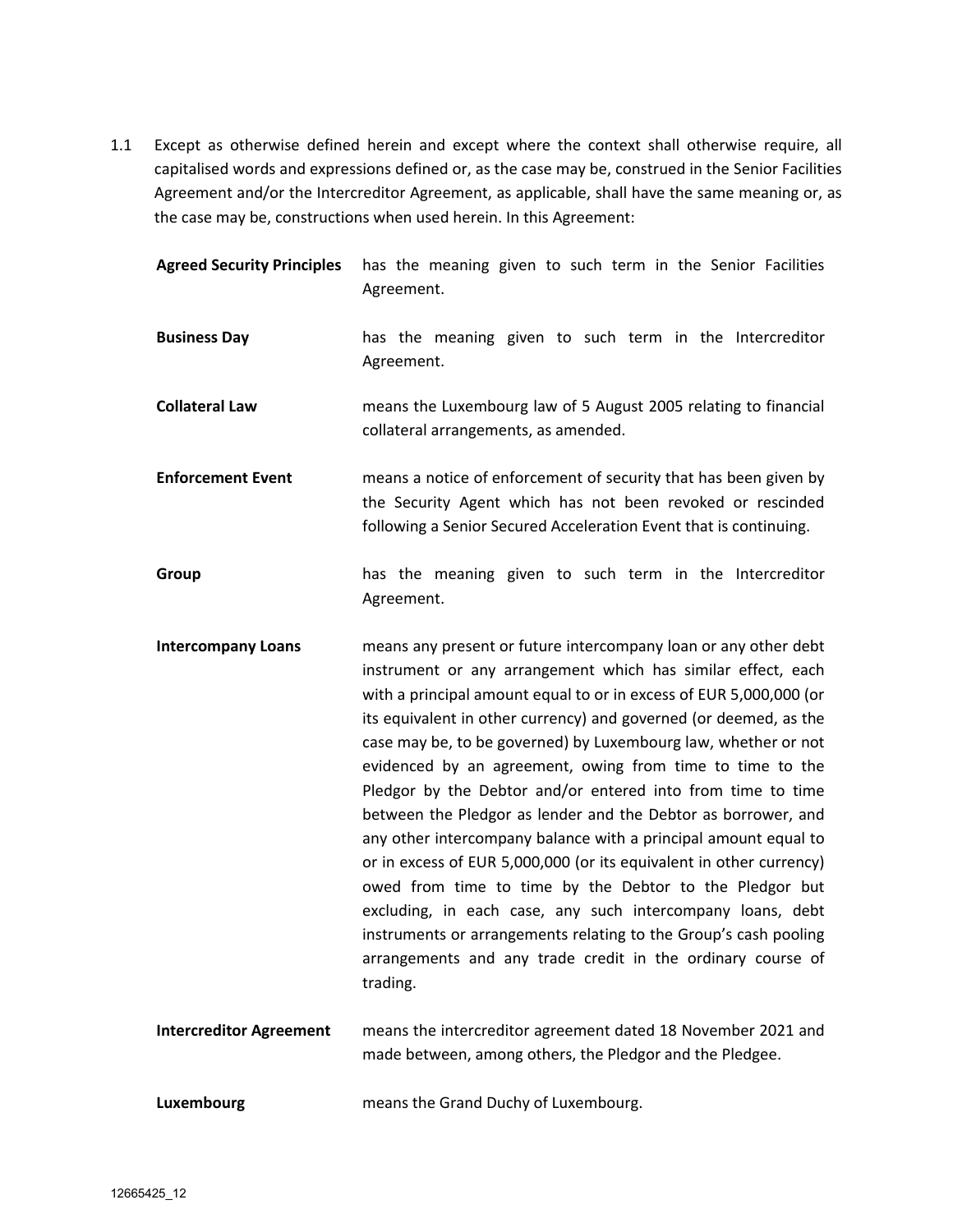**Pledge** means the first ranking security interest (*gage de premier rang*) over the Pledged Assets constituted by, and in accordance with this Agreement.

**Pledged Assets** means all intercompany loan or similar claims, regardless of the nature thereof (including interest, default interest, commissions, expenses, costs, indemnities and any other amounts due thereunder), whether actual, future or contingent, whether owed jointly or severally, and whether subordinated or not, owed by the Debtor to the Pledgor and governed by Luxembourg law including, without limitation, all claims under any Intercompany Loan and, to the maximum extent permitted by law, any accessory rights, claims or actions, including any security interest or rights, under whatever law, attaching to such claims or granted to the Pledgor as security for such claims, but excluding, for the avoidance of doubt, any claims relating to any cash pooling arrangements.

**Rights of Recourse** means all and any rights, actions and claims the Pledgor may have against the Debtor or any other person or entity which has granted security or given a guarantee for the Secured Obligations or arising under or pursuant to the enforcement of the present Pledge including, without limitation, any rights of recourse the Pledgor may have against any company, person or entity under the terms of articles 1251, 2028 ss. and 2037 ss. of the Luxembourg Civil Code (including, for the avoidance of doubt, any right of recourse prior to enforcement), any right of set-off, any recourse by way of provisional measures such as a "*saisie-arrêt conservatoire*", any right to the benefit of both "*division*" and "*discussion*" (if any) as set forth in the Luxembourg Civil Code, or any right of recourse by way of subrogation and any other similar right, action or claim under any applicable law coming into effect prior or after an enforcement of the Pledge.

**Secured Obligations** has the meaning given to such term in the Intercreditor Agreement.

**Secured Parties** has the meaning given to such term in the Intercreditor Agreement.

**Security Period** means the period beginning on the date of this Agreement and ending on the date on which all Secured Obligations have been unconditionally and irrevocably paid and discharged in full.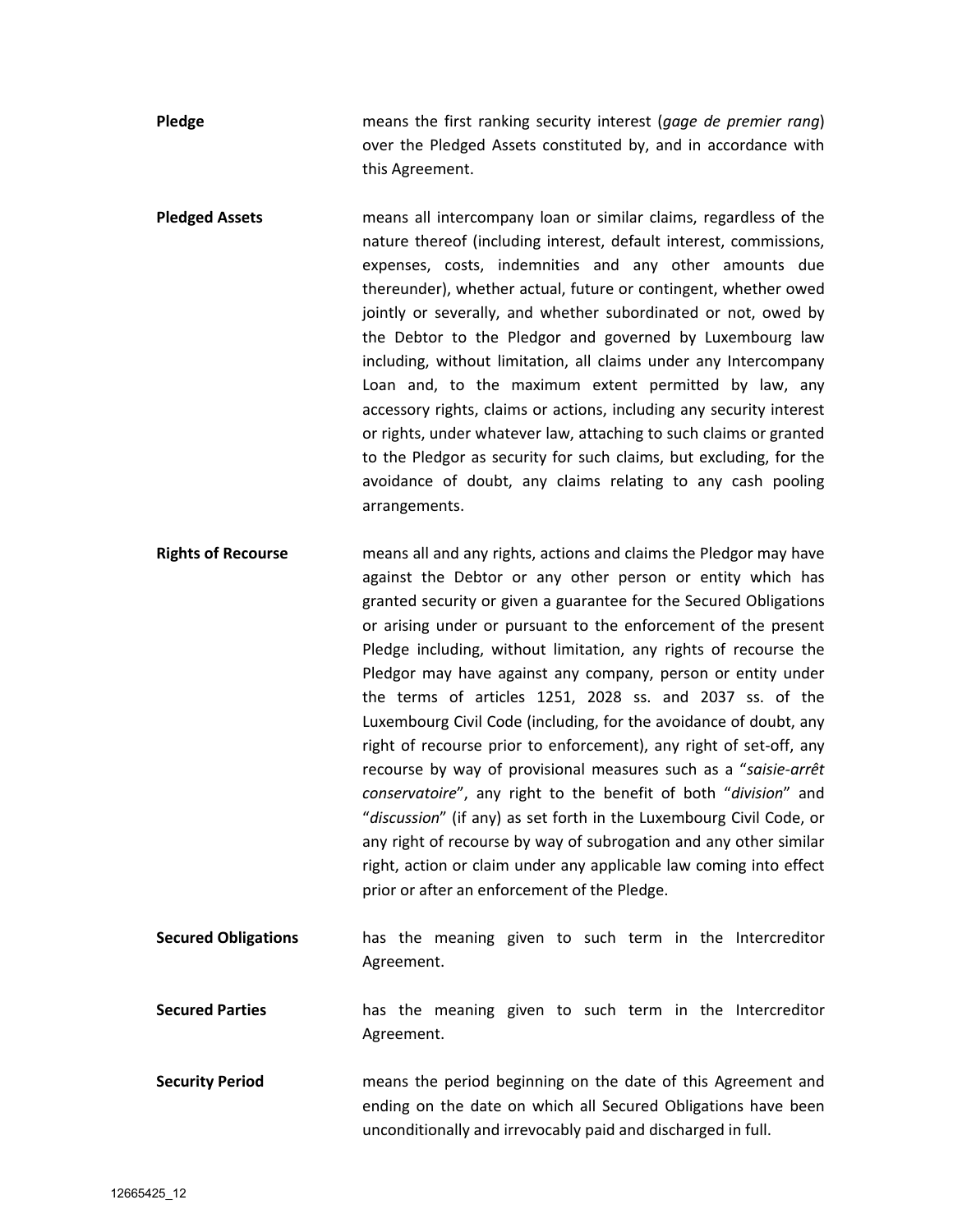**Senior Secured Acceleration Event** has the meaning given to such term in the Intercreditor Agreement.

**Senior Secured Finance Document** or **Senior Secured Finance Documents** has the meaning given to such term in the Intercreditor Agreement.

#### 1.2 Interpretation

- 1.2.1 Unless a contrary indication appears, any reference in this Agreement to "**Pledgor**", "**Pledgee**", "**Secured Party**" and "**Debtor**" shall be construed so as to include their successors in title, permitted assignees and permitted transferees.
- 1.2.2 In this Agreement, any reference to (a) a "Clause" is, unless otherwise stated, a reference to a clause hereof and (b) any agreement (including this Agreement and in particular, but without limitation, the Senior Facilities Agreement and the "Intercreditor Agreement") is a reference to such agreement as amended, varied, modified or supplemented (however fundamentally, including in case of an increase of the Secured Obligations) from time to time. Clause headings are for ease of reference only and shall be ignored in construing this Agreement.
- 1.2.3 Words denoting the singular number only shall include the plural number also and vice versa; words denoting one gender only shall include the other genders and words denoting persons only shall include firms and corporations and vice versa.
- 1.2.4 The provisions of clause 1.2 (*Construction*) and clause 1.4 (*Luxembourg terms*) of the Intercreditor Agreement apply to this agreement as though they were set out in full in this Agreement.
- 1.2.5 Notwithstanding anything to the contrary in this Agreement but without prejudice to the creation, enforcement, release or perfection of the Pledge under this Agreement, the terms of this Agreement shall not operate or be construed so as to prohibit or restrict any transaction, matter or other step (or the Pledgor taking or entering into the same or dealing in any manner whatsoever in relation to any asset (including all rights, claims, benefits, proceeds and documentation, and contractual counterparties in relation thereto)) permitted or not prohibited by the Senior Secured Finance Documents (other than this Agreement), and the Pledgee shall promptly enter into such documentation and/or take such other action in relation to this Agreement as is required by the Pledgor (acting reasonably) in order to facilitate any such transaction, matter or other step, including, but not limited to, by way of executing any confirmation, consent to dealing, release or other similar or equivalent document, provided that any costs and expenses incurred by the Pledgee entering into such documentation and/or taking such other action at the request of the Pledgor pursuant to this Clause 1.2.5 shall be for the account of the Pledgor.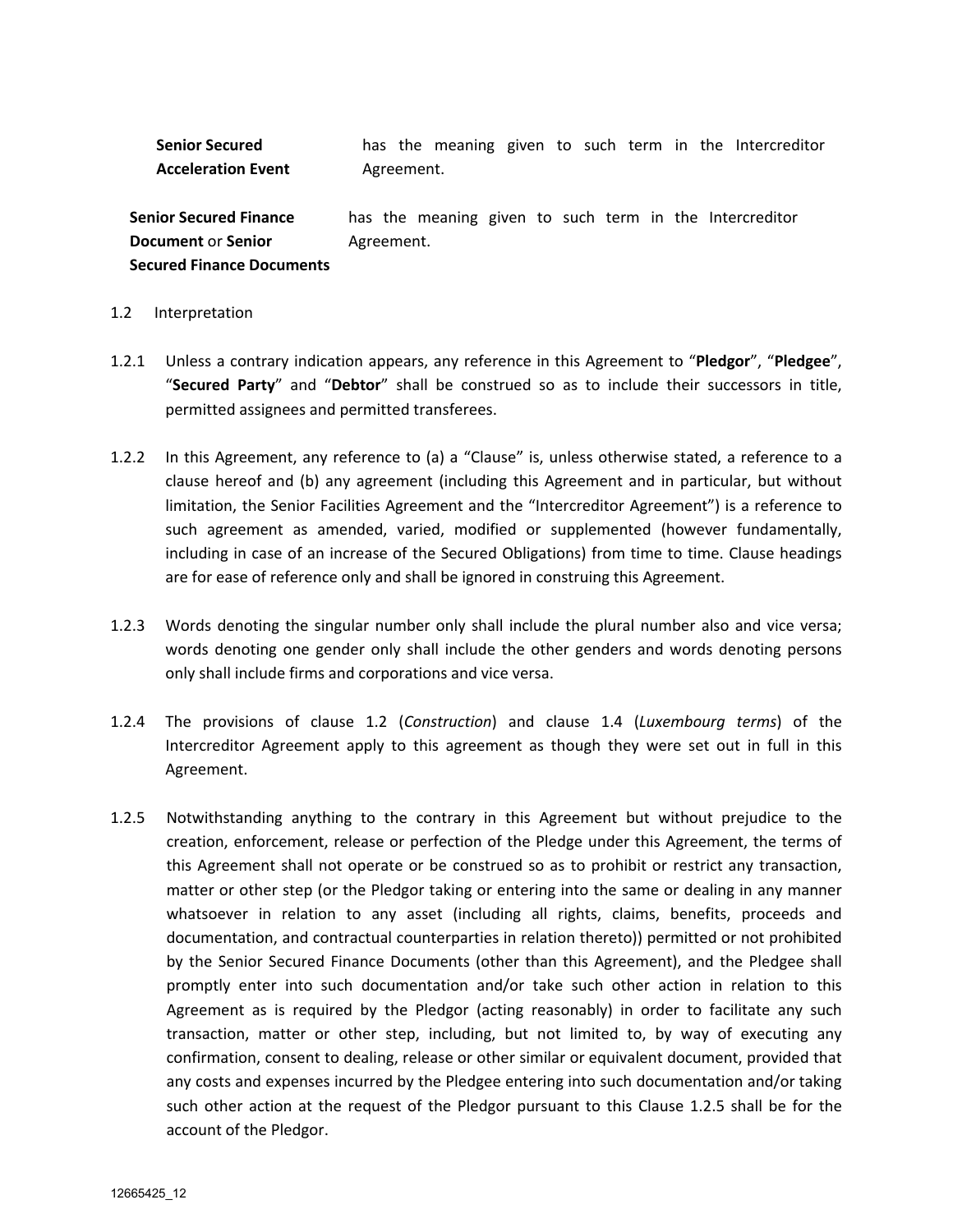1.2.6 In the case of conflict between this Agreement and the Senior Facilities Agreement (including the Agreed Security Principles, as specified in the Senior Facilities Agreement) or the Intercreditor Agreement, the provisions of the Senior Facilities Agreement (including the Agreed Security Principles) or the Intercreditor Agreement (as applicable) shall (to the fullest extent permitted by applicable law) take priority over the provisions of this Agreement.

## **2. Pledge**

- $2.1$ As continuing first ranking security interest (*gage de premier rang*) for the prompt and complete payment and discharge in full when due, whether at stated maturity, by required prepayment, declaration, acceleration, demand or otherwise of the Secured Obligations, the Pledgor hereby pledges (*affecte en nantissement*) in accordance with the Collateral Law all its Pledged Assets in favour of the Pledgee and hereby grants to the Pledgee a continuing first ranking security interest (*gage de premier rang*) over the Pledged Assets. The Pledgee accepts and acknowledges the Pledge.
- 2.2 The Pledgor hereby irrevocably authorises and empowers the Pledgee to, at any time following the occurrence of an Senior Secured Acceleration Event which is continuing, take or cause to be taken any formal steps (if any) for the purpose of perfecting the Pledge and, for the avoidance of doubt, hereby irrevocably undertakes to take any such steps itself if so requested in writing by the Pledgee (acting reasonably).
- $2.3$ The Debtor hereby acknowledges the Pledge created over the Pledged Assets.

## **3. Powers, Interests**

- $3.1$ Until the occurrence of an Enforcement Event, all rights and powers (including, without limitation, the right to collect and receive payments and other moneys due or payable) in respect of the Pledged Assets shall, as from the date of this Agreement be exercised on all matters by the Pledgor in its sole and absolute discretion.
- Upon the occurrence of an Enforcement Event, all rights and powers (including, without limitation, the right to collect and receive payments and other moneys due or payable) attaching to the Pledged Assets shall be vested in the Pledgee, in accordance with the Collateral Law. After the occurrence of an Enforcement Event, such rights and powers may, at the discretion of the Pledgee, be exercised by the Pledgee in such manner as it sees fit in accordance with the terms of this Agreement, the Collateral Law and, to the extent applicable, the Intercreditor Agreement.

### **4. Enforcement of the Pledge**

 $4.1$ Upon and at any time after the occurrence of an Enforcement Event, the Pledgee shall be entitled to enforce the Pledge (in full or in part) at the sole costs of the Pledgor in the most favourable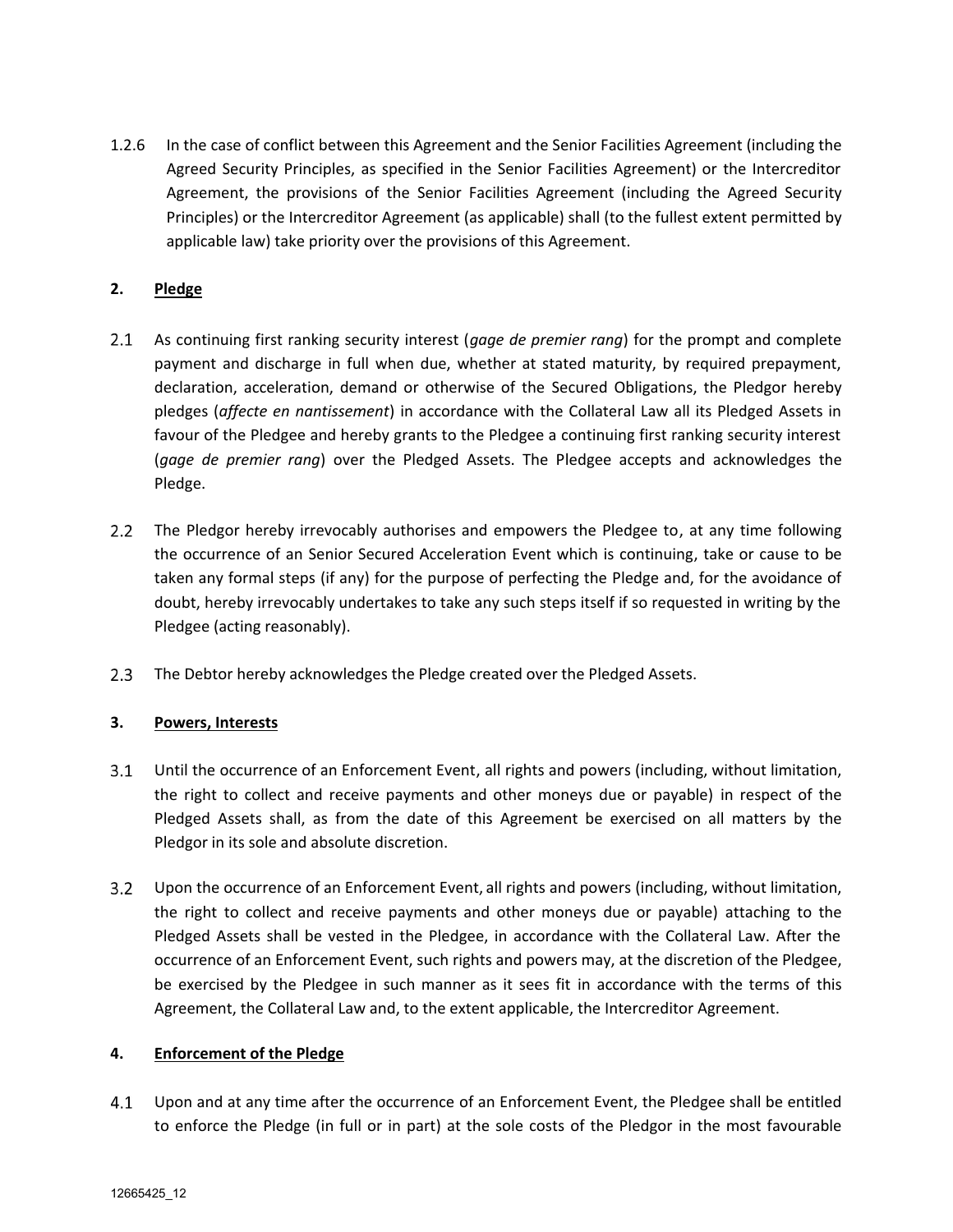manner provided for by Luxembourg law at that time and in particular (without limitation) by any of the following:

- 4.1.1 to appropriate the Pledged Assets at their fair value as determined by an independent auditor (*réviseur d'entreprises agréé*) or a reputable investment bank appointed by the Pledgee on the basis of such available elements and facts as deemed relevant by the independent auditor or the reputable investment bank. The Pledgee may, at its sole discretion, determine the date on which the appropriation becomes effective, including a date before the valuation has been commenced or completed. The Pledgee can further determine, at its sole discretion, that all or part of the Pledged Assets are appropriated in lieu of the Pledgee by one or more entities other than the Pledgee (including one or more special purpose vehicles), it being understood that in that event (i) the rights, powers and discretions expressed in the two preceding sentences shall continue to be exercised by the Pledgee and (ii) an appropriation of the Pledged Assets by such other entity or entities shall be deemed to have the same effects under the Senior Secured Finance Documents as if the Pledgee had appropriated the Pledged Assets itself;
- 4.1.2 to sell all or part of the Pledged Assets in a private transaction at arms' length terms (*conditions commerciales normales*) (as provided for by article 11(1)b) of the Collateral Law);
- 4.1.3 to cause the sale of all or part of the Pledged Assets, at a stock exchange selected by the Pledgee or by way of public auction (as provided for by article 11(1)b) and 11(2) of the Collateral Law) held at the place and at the time and if required by applicable law by the public officer, designated by the Pledgee;
- 4.1.4 to request from the Luxembourg competent court, that title to all or part of the Pledged Assets be assigned or transferred to it, at a price determined by a court appointed expert (as provided for by article 11(1)c) of the Collateral Law);
- 4.1.5 to require the Debtor to make payment of all amounts due by it under the Pledged Assets directly to the Pledgee.
- 4.1.6 in respect of any other rights in connection with the Pledged Assets consisting of claims for sums of money, if a sum is owed by the Pledgee itself to set off the amount due by the Pledgor and the amount due by the Pledgee in accordance with the Collateral Law; and
- 4.1.7 to act generally in relation to the Pledged Assets in such manner as the Pledgee shall reasonably determine acting in good faith and in accordance with the terms of this Agreement, the Collateral Law and, to the extent applicable, the Intercreditor Agreement.
- 4.2 Subject to the terms of the Intercreditor Agreement and the Collateral Law, the Pledgee will have total and unlimited discretion as to the manner or manners of enforcement of the Pledge and will not be required to have regard for the interests of the Pledgor or the Debtor.
- $4.3$ Any proceeds of enforcement received by the Pledgee shall be applied to satisfy the Secured Obligations in accordance with the Intercreditor Agreement. Any remaining Pledged Assets or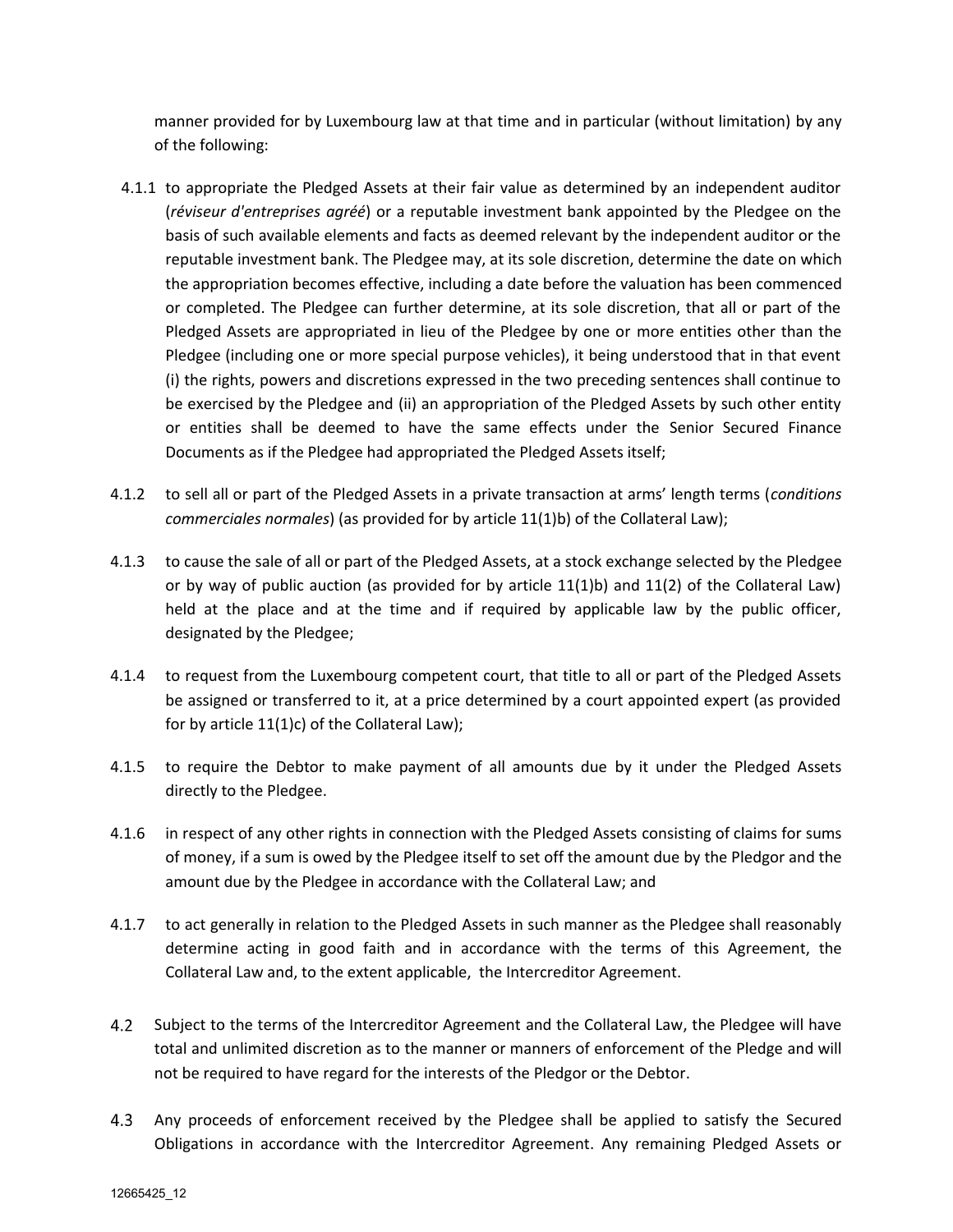proceeds of enforcement received by the Pledgee (if any) shall be returned by the Pledgee to the Pledgor in accordance with the terms of the Intercreditor Agreement and the other Senior Secured Finance Documents.

## **5. Partial enforcement**

Upon the occurrence of an Enforcement Event, the Pledgee shall have the right to request enforcement of all or part of the Pledged Assets in its absolute discretion. No action, choice or absence of action in this respect, or partial enforcement, shall in any manner affect the security interest created hereunder over the Pledged Assets as it then shall be (and in particular those Pledged Assets which have not been subject to enforcement). The Pledge shall continue to remain in full and valid existence over the Pledged Assets not concerned by the partial enforcement until full discharge or termination hereof, as the case may be, by the Pledgee, even in case of partial enforcement thereof.

## **6. Power of attorney**

- The Pledgor irrevocably appoints the Pledgee and every person appointed by the Pledgee in accordance with Clause 18.2 of the Intercreditor Agreement to be its attorney and in its name and on its behalf to execute, deliver and perfect all documents and do all things that the Pledgee may consider to be requisite for (**i**) carrying out any obligation imposed on the Pledgor under this Agreement or (**ii**) exercising any of the rights conferred on the Pledgee by this Agreement or by law.
- $6.2$ The power of attorney set out in this Clause 6 shall only be exercisable following the occurrence of a Senior Secured Acceleration Event which is continuing or if the Pledgor has failed to comply with a further assurance or perfection obligation under the Pledge within ten (10) Business Days of request by the Pledgee.
- 6.3 The Pledgor shall ratify and confirm all things properly done and all documents executed by the Pledgee (or any person appointed by the Pledgee) in the exercise of that power of attorney except in cases of fraud, wilful misconduct (*faute intentionnelle*) or gross negligence (*faute lourde*) of the Pledgee (or any person appointed by the Pledgee).

## **7. Representations**

The Pledgor hereby represents to the Pledgee on the date hereof that, unless otherwise permitted or not prohibited under the Senior Secured Finance Documents, no counterclaims as to which a right of set off or right of retention could be exercised exist with respect to the Pledged Assets.

### **8. Covenants**

The Pledgor hereby covenants to the Pledgee that, until the end of the Security Period and except as permitted or not prohibited by this Agreement and/or the other Senior Secured Finance Documents, it shall not dispose of the Pledged Assets (or any part thereof) or create or permit to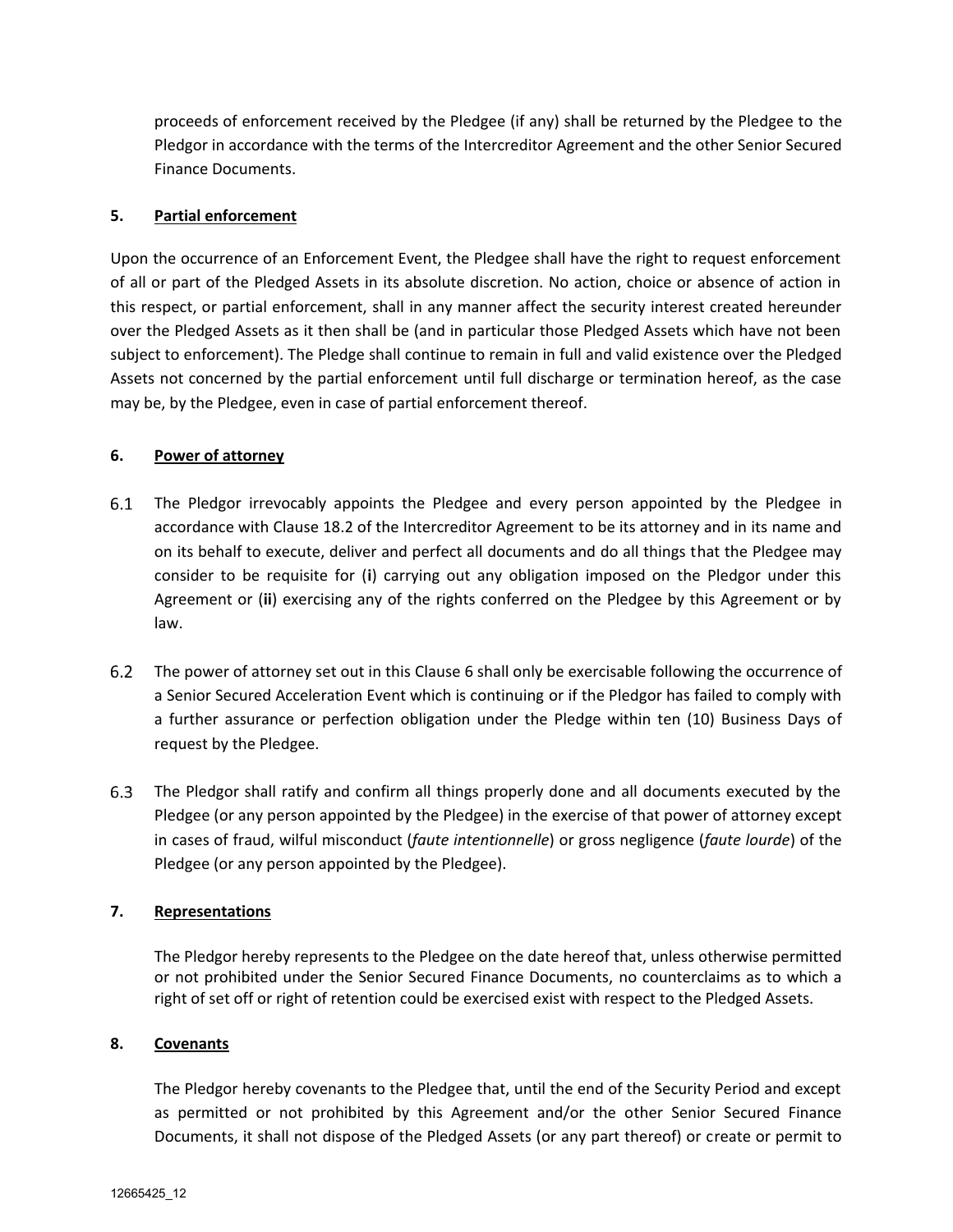subsist any lien, security interest, usufruct, claim, option, warrant, pre-emption rights, pledge, charge, assignment, transfer (including the transfer of legal title to a trustee or a fiduciary) and other encumbrances of any kind, other than the Pledge, in respect of the Pledged Assets (or any part thereof) (irrespective of its ranking), or any preferential right arising by operation of mandatory law.

### **9. Further assurances**

The Pledgor agrees that at any time and from time to time upon the written request of the Pledgee, it will promptly, at its own expense, execute and deliver such further documents and do such further acts and things as the Pledgee may reasonably request in order to protect the validity, the effectiveness and the enforceability of the Pledge or the rights of the Pledgee under this Agreement and/or to create and perfect the security interest that is granted, or purported to be granted, under this Agreement.

#### **10. Effectiveness of the Pledge**

- 10.1 The Pledge shall be a first ranking continuing security and shall not be considered as satisfied or discharged or prejudiced by any intermediate payment satisfaction or by the settlement of any part of the Secured Obligations and shall remain in full force and effect until it has been released in accordance with the terms of this Agreement.
- 10.2 At the expiry of the Security Period or as otherwise agreed by the Pledgee or required in accordance with the terms of the Intercreditor Agreement, the Pledge shall be discharged, at the cost of the Pledgor, by the express release thereof granted by the Pledgee (i) acting on its own initiative or (ii) at the written request of the Pledgor. At the expiry of the Security Period, the Pledgee must, at the request of the Pledgor, take all reasonable action which is necessary to release the Pledge.
- The Pledge shall be cumulative, in addition to and independent of every other security which the Pledgee may at any time hold as security for the Secured Obligations or any rights, powers and remedies provided by law and shall not operate so as in any way to prejudice or affect or be prejudiced or affected by any security interest or other right or remedy which the Pledgee may now or at any time in the future have in respect of the Secured Obligations.
- 10.4 The Pledge shall not be prejudiced by any time or indulgence granted to any person, or any abstention or delay by the Pledgee in perfecting or enforcing any security interest or rights or remedies that the Pledgee may now or at any time in the future have from or against the Pledgor or any other person.
- 10.5 Neither the obligations of the Pledgor contained in this Agreement nor the rights, powers and remedies conferred upon the Pledgee by this Agreement or by law, nor the Pledge created hereby shall be discharged, impaired or otherwise affected by: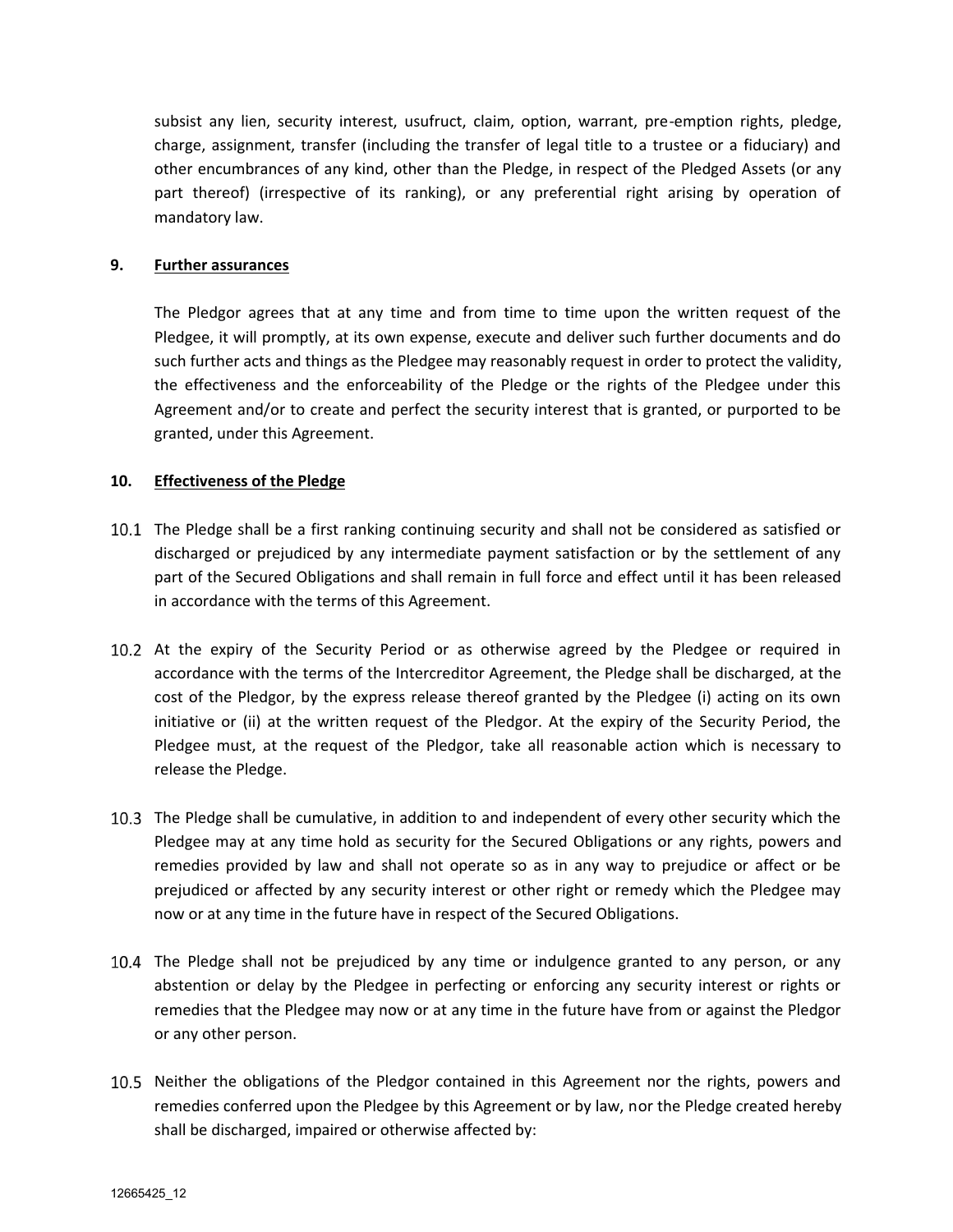- 10.5.1 any amendment to, or any variation, waiver or release (except for a release granted in accordance with this clause) of the Secured Obligations;
- 10.5.2 any failure to take, or to fully take, any security contemplated by the Senior Secured Finance Documents or otherwise agreed to be taken in respect of the Secured Obligations;
- 10.5.3 any failure to realise or to fully realise the value of, or any release, discharge, exchange or substitution of, any security taken in respect of the Secured Obligations;
- 10.5.4 any other act, event or omission which might operate to discharge, impair or otherwise affect any of the obligations of the Pledgor and the Debtor contained in this Agreement, the rights, powers and remedies conferred to the Pledgee under this Agreement, the Pledge or by law; or
- 10.5.5 any other circumstance that might otherwise constitute a defence available to, or a discharge of, any party in respect of the Secured Obligations or this Agreement (other than the payment in full/entirely and definitively of all the Secured Obligations).
- 10.5.6 The Pledgor hereby irrevocably waives any Rights of Recourse it may have. The Pledgor agrees that this waiver is for the sole benefit of the Pledgee and the Pledgee shall be entitled to waive the benefit of such waiver of any Rights of Recourse in writing whereby the relevant Rights of Recourse of the Pledgor shall remain in existence and be reinstated as if never waived, without prejudice to the terms of the Senior Secured Finance Documents.

### **11. Liability to perform**

- 11.1 It is expressly agreed that, notwithstanding anything to the contrary herein contained, the Pledgor shall remain liable to observe and perform all of the conditions and obligations assumed by it in respect of the Pledged Assets it owns.
- 11.2 The Pledgee shall not be required in any manner to perform or fulfil any obligations of the Pledgor in respect of the Pledged Assets, or to make any payment, or to make any inquiry as to the nature of sufficiency of any payment received, or to present or file any claim or take any other action to collect or enforce the payment of any amount to which it may have been or to which it may be entitled thereunder at any time. More specifically, the Pledgee shall not be liable (save in case of fraud, gross negligence (*faute lourde*) or wilful misconduct (*faute intentionelle*) of the Pledgee) for any failure to collect or realise the Secured Obligations or any collateral security or guarantee therefore, or any part thereof, or for any delay in so doing nor shall the Pledgee be under any obligation to take any action whatsoever with regard thereto.

### **12. Liability**

12.1 The Pledgee shall not be liable for the loss or misdelivery of, or damage to, the Pledged Assets, howsoever arising, save to the extent that such loss, misdelivery or damage is evidenced by the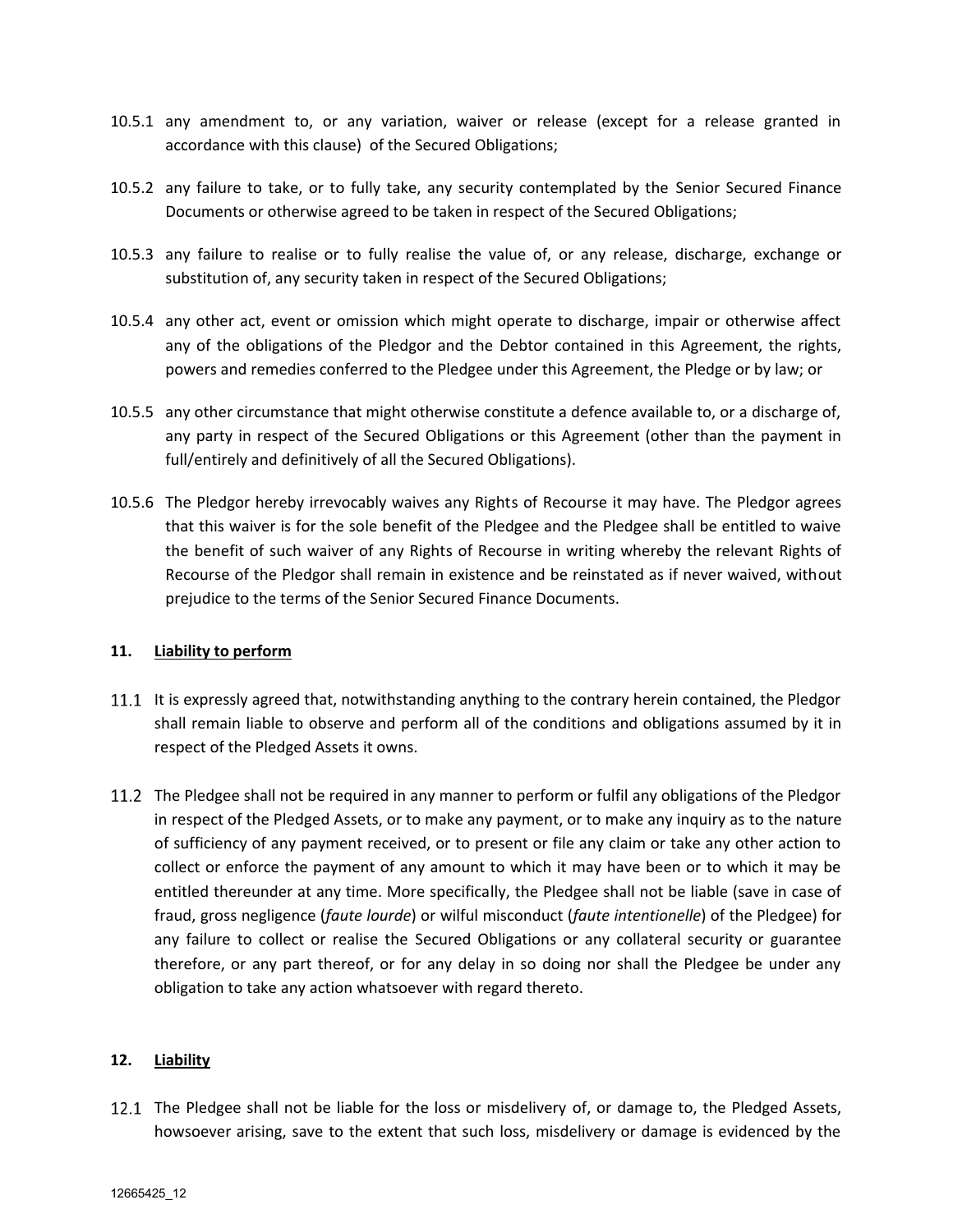Pledgor to have been caused by the fraudulent behaviour, gross negligence (*faute lourde*) or wilful misconduct (*faute intentionnelle*) of the Pledgee or an officer or agent thereof, any joint liability being excluded, and provided that any liability of the Pledgee shall not extend to consequential loss and shall not in any event exceed the value of the Pledged Assets, or the part of the Pledged Assets lost, misdelivered, or damaged.

- 12.2 Neither the Pledgee nor its agents shall be liable by reason of (a) taking any action permitted by this Agreement or (b) any neglect or default in connection with the Pledged Assets or (c) the realisation of all or any part of the Pledged Assets, except in the case of fraud, gross negligence (*faute lourde*) or wilful misconduct (*faute intentionnelle*), any joint liability being excluded.
- 12.3 For the avoidance of doubt, the Pledgee shall not be liable for any loss or damage suffered by the Pledgor or the Debtor in connection with this Agreement, except in respect of such loss or damage which is suffered as a result of fraud, wilful misconduct (*faute intentionnelle*) or gross negligence (*faute lourde*).

## **13. No waiver, cumulative remedies, amendments**

- 13.1 The Pledgee shall not by any act, delay, omission or otherwise be deemed to have waived any of its rights or remedies hereunder and no such waiver shall be valid unless in writing, signed by or on behalf of the Pledgee, and then only to the extent therein set forth. A waiver by or on behalf of the Pledgee of any right or remedy hereunder on any one occasion shall not be construed as a bar to any right or remedy which the Pledgee would otherwise have on any future occasion. The rights and remedies herein provided are cumulative and may be exercised singly or concurrently and are not exclusive of any rights or remedies provided by law.
- 13.2 None of the terms or provisions of this Agreement may be waived, altered, modified or amended except by an instrument in writing, duly executed by or on behalf of the Parties. This Agreement and all obligations of the Pledgor hereunder shall be binding upon the successors in title and assigns of the Pledgor, and shall, together with the rights and remedies of the Pledgee hereunder, inure to the benefit of the Pledgee and the Secured Parties and the respective successors in title and assigns thereof.

### **14. Assignment, successors of Pledgee**

- 14.1 The Pledgor may not without the prior written consent of the Pledgee assign, novate or otherwise transfer all or any part of its rights or obligations hereunder.
- 14.2 The Pledgee may assign, novate or otherwise transfer all or any of its respective rights or obligations hereunder in accordance with the provisions of the Senior Secured Finance Documents. Any successor in title to, assignee or transferee of the Pledgee (and the Secured Parties) shall be entitled to the full benefits hereof. This Agreement shall remain in effect despite any amalgamation or merger (however effected) relating to the Pledgee or any other Secured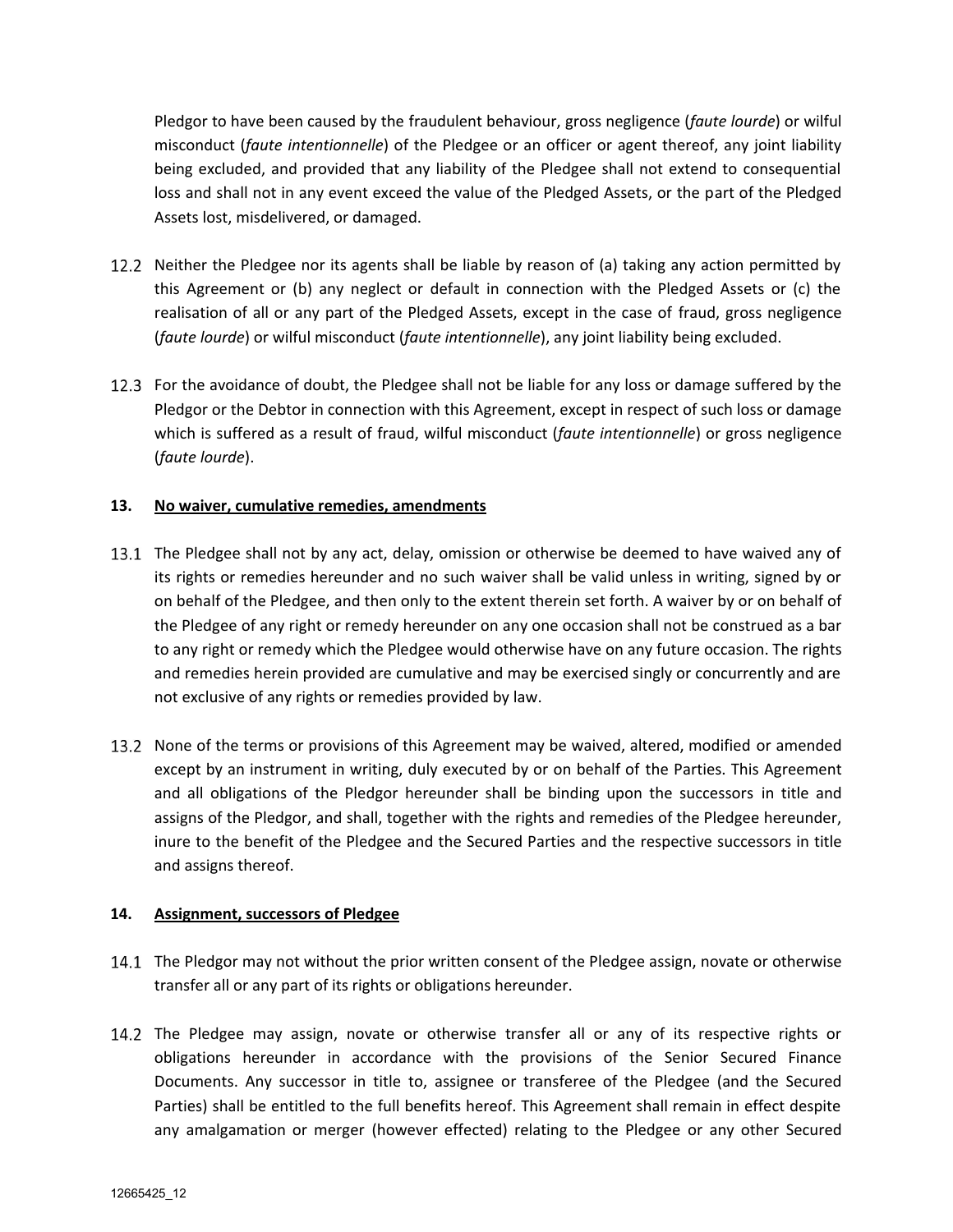Party, and without prejudice to the provisions of the Senior Secured Finance Documents, references to the Pledgee and to the Secured Parties shall be deemed to include any assignee, transferee or successor in title of the Pledgee and the Secured Parties and any person who, under any applicable law, has assumed the rights and obligations of the Pledgee or the Secured Parties (as applicable) hereunder or under the Senior Secured Finance Documents or to which under such laws the same have been transferred or novated or assigned in any manner. Such assignment by the Pledgee shall be enforceable towards the Pledgor and the Debtor pursuant to the provisions of article 1690 of the Luxembourg Civil Code. To the extent a further notification or registration or any other step is required by law to give effect to the above, such further notification or registration shall be made by the Pledgor and the Pledgor hereby gives power of attorney to the Pledgee to make any notifications, or to take any other steps, and undertakes to do so itself if so requested by the Pledgee.

14.3 For the purpose of article 1278 of the Luxembourg Civil Code, to the extent required under applicable law and without prejudice to the provisions in the Senior Secured Finance Documents, the Pledgee hereby expressly reserves, and the Pledgor and the Debtor hereby agree to, the preservation of this Pledge and the security interest created thereunder in case of assignment, novation, amendment or any other transfer of the Secured Obligations or any other rights arising for it under the Senior Secured Finance Documents.

### **15. Costs and Expenses**

Except as otherwise set out in this Agreement, clause 20 (*Costs and Expenses*) of the Intercreditor Agreement shall apply to this Agreement.

#### **16. Notices**

Any notice, request or other communication required or permitted to be given under this Agreement shall be given in accordance with Clause 23 (*Notices*) of the Intercreditor Agreement.

### **17. Severability**

If any provision of this Agreement is or becomes prohibited or unenforceable in any respect under the law of any jurisdiction this shall not affect the validity or enforceability of any other provision hereof or affect the validity or enforceability of such other provision in any other competent jurisdiction. The Parties shall endeavour in good-faith negotiations to replace any invalid, illegal or unenforceable provisions with valid provisions the economic effect of which comes as close as possible to that of such invalid, illegal or unenforceable provisions. This Agreement shall, however, thereafter be amended by the parties in such reasonable manner so as to achieve, without illegality the intention of the parties with respect to that severed provision.

### **18. Counterparts**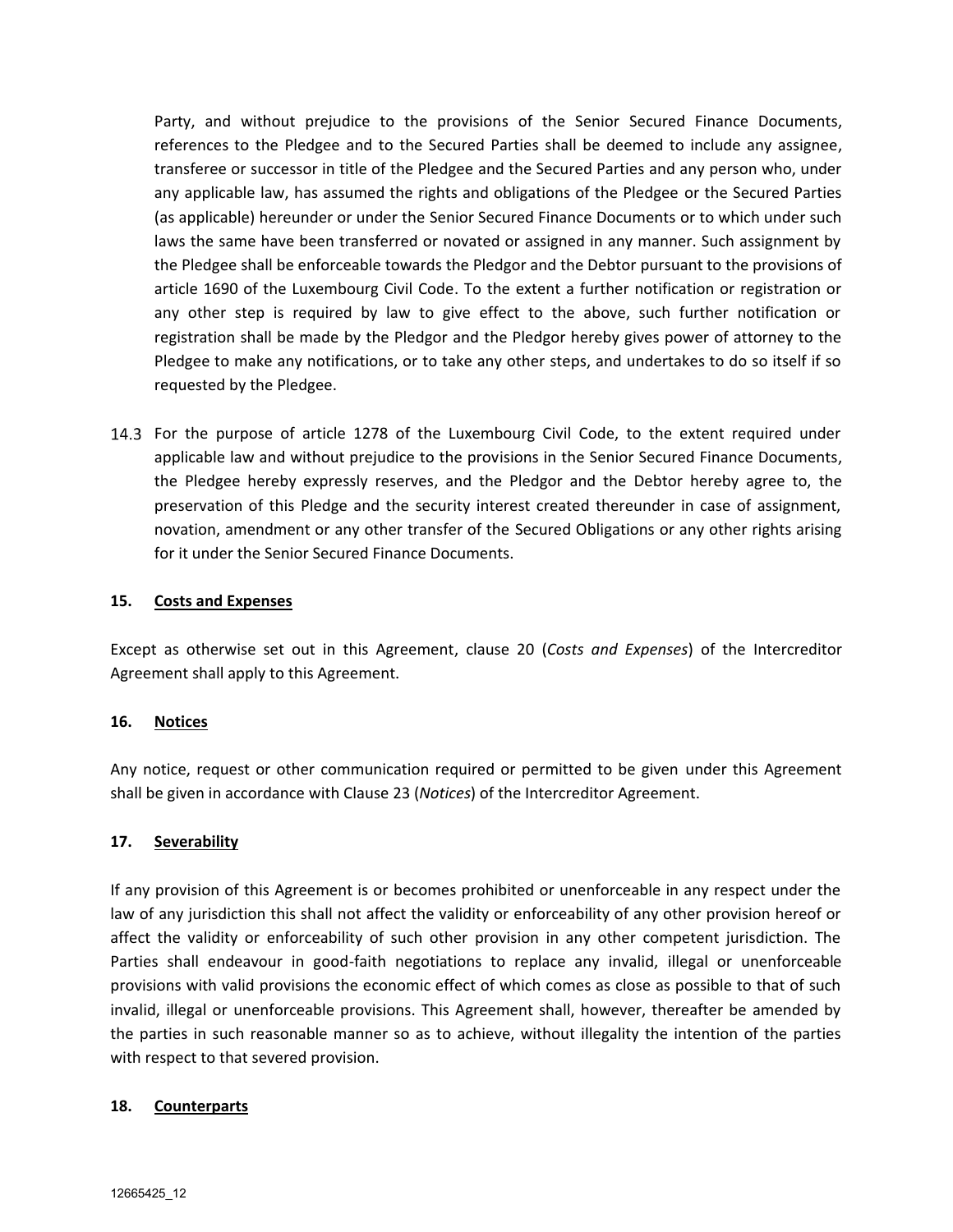This Agreement may be executed in any number of counterparts and this has the same effect as if the signatures on the counterparts were a single copy of this Agreement.

## **19. Governing law and jurisdiction**

- 19.1 This Agreement shall be governed by, and construed in accordance with the laws of Luxembourg.
- 19.2 Any dispute arising in connection with this Agreement shall be submitted to the exclusive jurisdiction of the competent Luxembourg-City courts.

This Agreement is a Senior Secured Finance Document.

The Parties hereto have executed this Agreement in 3 original counterparts, all of which together evidence the same Agreement, on the day and year first written above.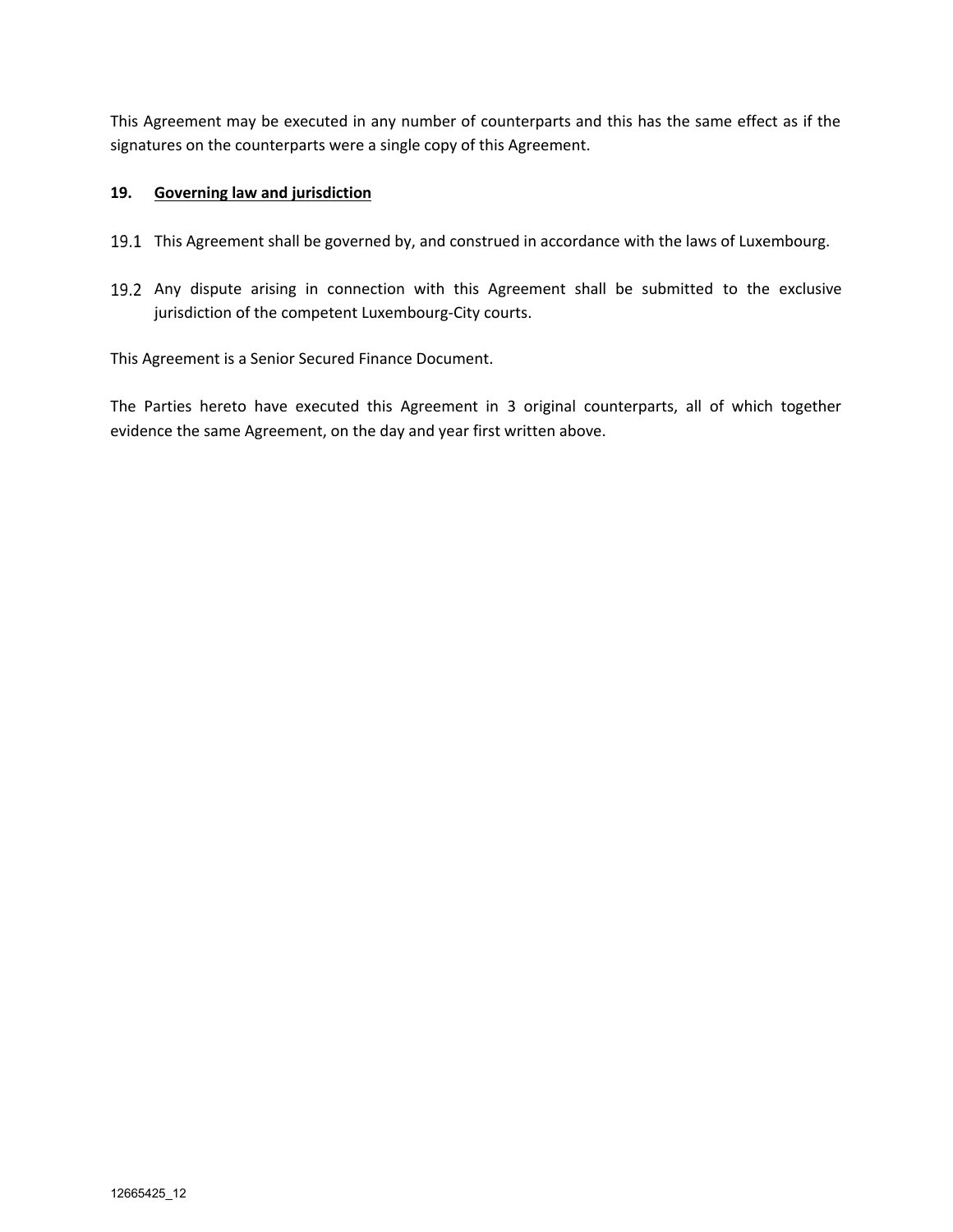The Pledgor:



For and on behalf of Rolamil Investments sp. z o. o.

| Name:  |  |  |
|--------|--|--|
|        |  |  |
| Title: |  |  |
|        |  |  |

[Signature page to the Polish Upstream Receivables Pledge Agreement - Sunray Investments Luxembourg S.à r.l.]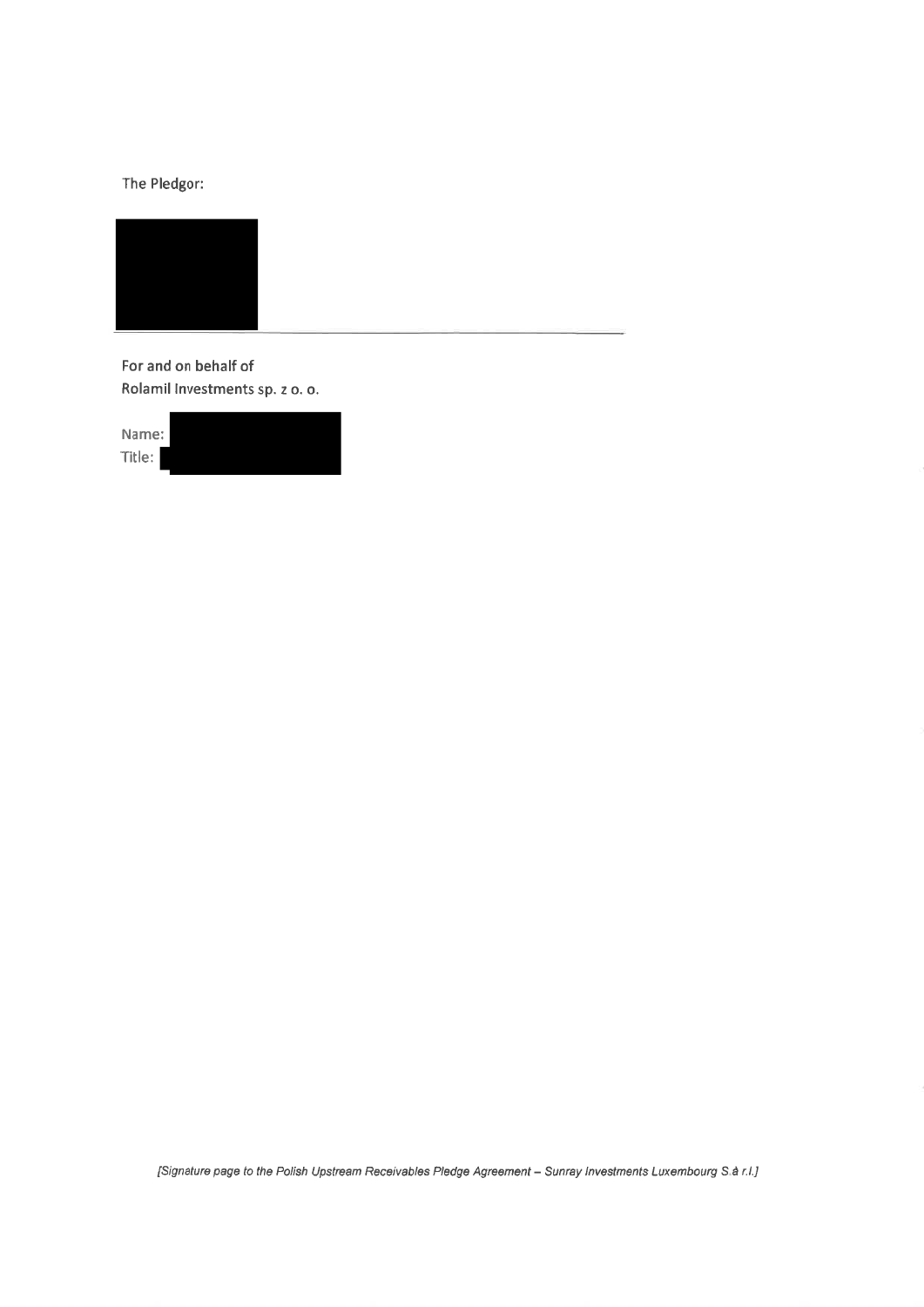The Pledgee:



For and on behalf of ING Bank N.V., London Branch



*[Signature page to the Polish Upstream Receivables Pledge Agreement- Sunray Investments Luxembourg Sari]*